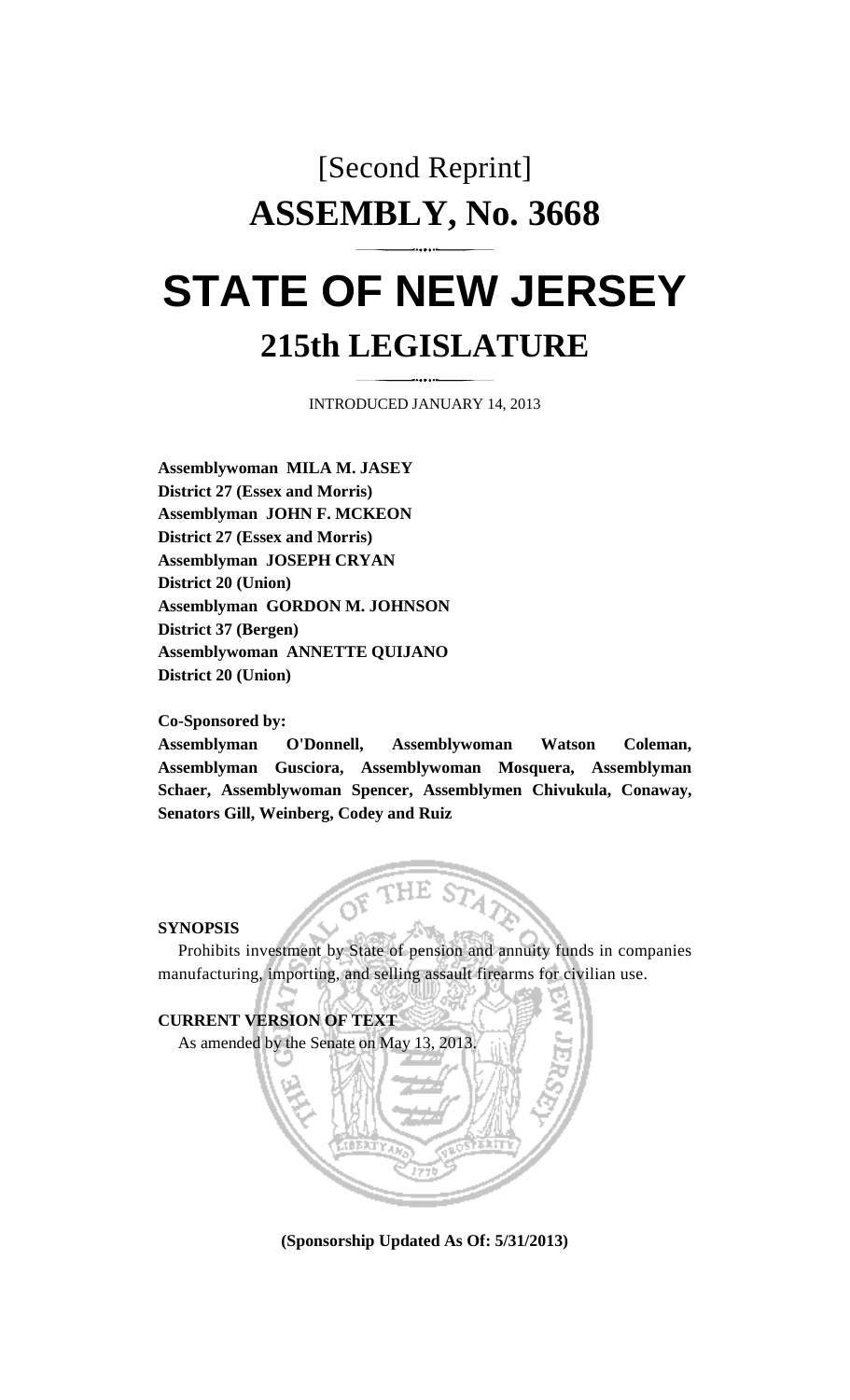1 **AN ACT** prohibiting the investment by the State of pension and 2 annuity funds in companies manufacturing  $\mathbf{I}$ , importing, and 3 selling  $I^1$ <sup>2</sup>, importing, and selling<sup>2</sup> assault firearms for civilian 4 use, and supplementing P.L.1950, c.270 (C.52:18A-79 et seq.). 5 6 **BE IT ENACTED** *by the Senate and General Assembly of the State*  7 *of New Jersey:* 8 9 1. a. As used in this section: 10 "Assault firearm" means "assault firearm" as the term is defined 11 in subsection w. of N.J.S.2C:39-1. 12 "Equity tie" means manufacturing plants, employees or advisors, 13 facilities or an investment of any kind, including an ownership 14 stake in one or more subsidiaries or joint ventures with one or more 15 companies. 16 b. Notwithstanding any provision of law to the contrary, no 17 assets of any pension or annuity fund under the jurisdiction of the 18 Division of Investment in the Department of the Treasury, or its 19 successor, shall be invested in any company that has an equity tie to 20 manufacturers  $\textbf{1}_{\text{L}}$ , importers or sellers $\textbf{1}_{\text{L}}$  and  $\textbf{2}_{\text{L}}$  importers or sellers<sup>2</sup> of 21 assault firearms for civilian use. The prohibition shall not apply to 22 companies that manufacture  $\left[ \right]$ , import or sell $\left[ \right]$ <sup>1</sup>  $\left[ \right]$ , import or sell<sup>2</sup> 23 assault firearms for the exclusive use by nations' official military 24 organizations and law enforcement agencies. 25 c. The State Investment Council and the Director of the 26 Division of Investment shall take appropriate action to divest any 27 investment held in violation of subsection b. of this section. This 28 section shall not be construed to require the premature or otherwise 29 imprudent divestment of an investment, but such divestment shall 30 be completed not later than three years following the effective date 31 of P.L., c. (C. ) (pending before the Legislature as this bill). 32 d. Within 60 days after the effective date of P.L., c. (C.) 33 (pending before the Legislature as this bill) the Director of the 34 Division of Investment shall file with the Legislature, pursuant to 35 section 2 of P.L.1991, c.164 (C.52:14-19.1), a report of all 36 investments held as of the effective date that are in violation of 37 subsection b. of this section. Every year thereafter, the director 38 shall report on all investments divested in compliance with 39 subsection c. of this section. 40 Each report after the initial report shall provide a description of 41 the progress that the division has made since the previous report 42 and since the enactment of P.L., c. (C. ) (pending before the 43 Legislature as this bill) in implementing subsection b. of this 44 section.

 **EXPLANATION – Matter enclosed in bold-faced brackets** [**thus**] **in the above bill is not enacted and is intended to be omitted in the law.** 

**Matter underlined thus is new matter.** 

 **Matter enclosed in superscript numerals has been adopted as follows: 1 Senate SBA committee amendments adopted May 9, 2013.** 

**2 Senate floor amendments adopted May 13, 2013.**